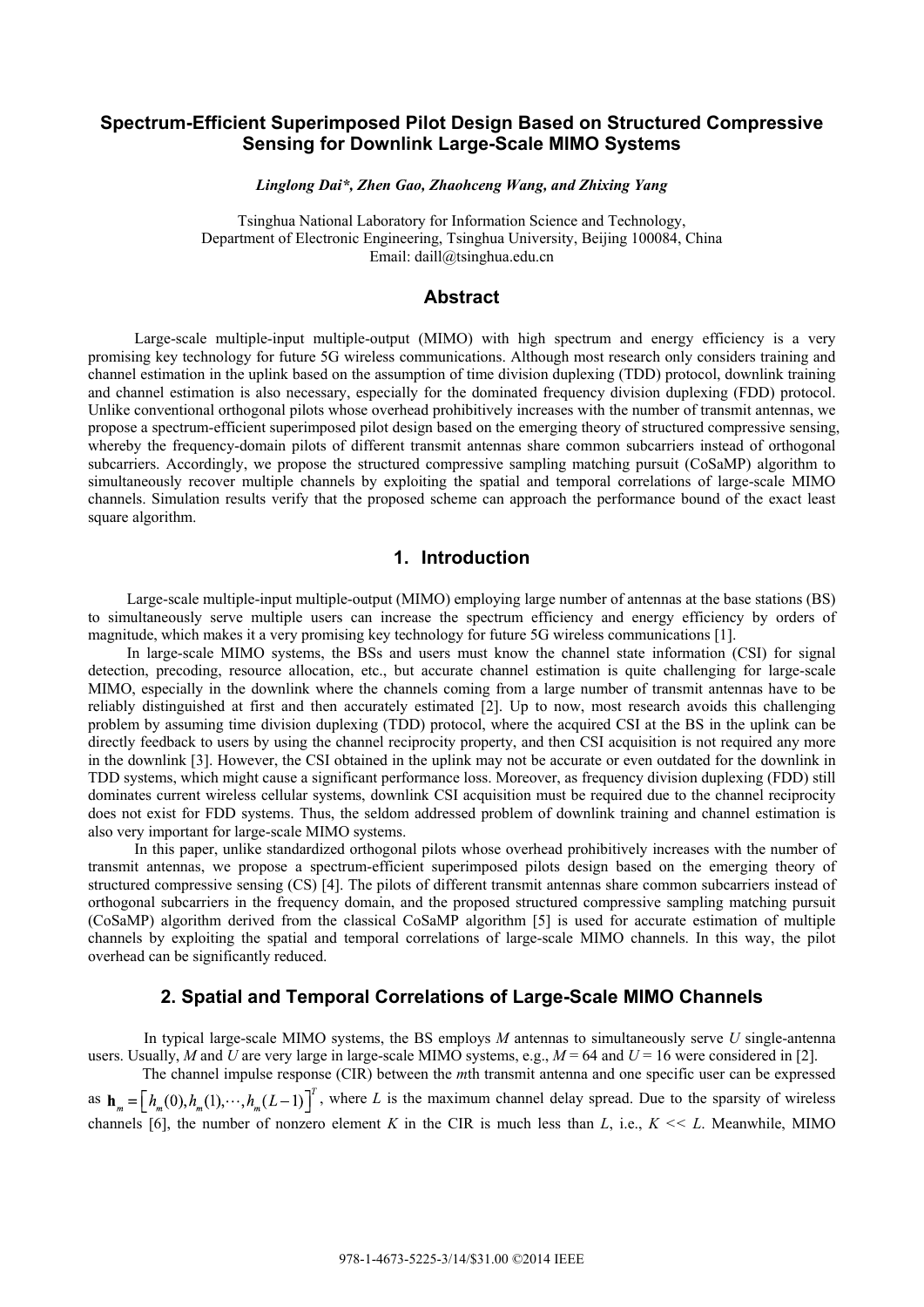channels appear spatial correlation due to the close antenna geometry, e.g., CIRs between different transmit-receive pairs share very similar path delays [6], which are referred as the spatial common sparsity of MIMO channels. Thus, we have  $S_1^{\Gamma} = S_2^{\Gamma} = \cdots = S_M^{\Gamma}$ , where  $S_m^{\Gamma} = \{\tau : |h_m(\tau)| > 0\}_{\tau=0}^{L-1}$  denotes the support of  $\mathbf{h}_m$ . In addition, MIMO channels also appear temporal correlation, e.g., during several adjacent OFDM symbols, the path gains may be quite different, while path delays remain nearly unchanged [7]. Consequently, such temporal correlation results in the temporal common sparsity of MIMO channels, so we have  $S_{m,i}^{\Gamma} = S_{m,i+1}^{\Gamma} = \cdots = S_{m,i+R-1}^{\Gamma}$ , where the subscript *i* denotes the *i*th OFDM symbol.

# **3. Superimposed Pilot Design and Structured Joint Sparse Channel Estimation**

## **3.1 Superimposed Pilot Design**

 In contrast to standardized orthogonal pilots widely used in MIMO systems, the proposed superimposed pilot design allows pilots of different transmit antennas to share the common subcarriers as illustrated in Figure 1. Without loss of generality, the pilot index can be denoted as  $\Omega$ , which uniformly decimated from [0, *N* - 1] as the conventional comb-type pilots, here *N* denotes the discrete Fourier transform (DFT) size of the OFDM symbol. Meanwhile, in order to distinguish channels associated with different transmit antennas, pilot sequences of different transmit antennas differ one from another, i.e.,  $\mathbf{s}_m \neq \mathbf{s}_n$  if  $m \neq n$ , and this can be easily realized by generating these pilot sequences according to the identically and independently distributed (i.i.d.) random Bernoulli distribution  $(\pm 1)$ . In contrast to the standardized orthogonal pilots with the total number of pilots  $N_p$  total =  $M N_p$ , where  $N_p$  denotes the number of pilots per antenna, the pilot number for the proposed scheme is significantly reduced to  $N_p$  <sub>total</sub> =  $N_p$  due to the superimposed pilot design.



(a) Conventional orthogonal pilots (b) Proposed superimposed pilots

#### **Figure 1: Comparison of the conventional orthogonal pilots and the proposed superimposed pilots**

 At the receiver, after the cyclic prefix removal and DFT, the received pilot sequence **y** coming from *M* different transmit antennas can be expressed as

$$
\mathbf{y} = \sum_{m=1}^{M} \text{diag}\{\mathbf{s}_{m}\} \mathbf{F}|_{\Omega} \begin{bmatrix} \mathbf{h}_{m} \\ \mathbf{0}_{(N-L)\times 1} \end{bmatrix} + \mathbf{w} = \sum_{m=1}^{M} \mathbf{S}_{m} \mathbf{F}_{L}|_{\Omega} \mathbf{h}_{m} + \mathbf{w}, \qquad (1)
$$

where **F** is a DFT matrix of size  $N \times N$ ,  $\mathbf{F}_L$  of size  $N \times L$  is a partial DFT matrix consisted of the first *L* columns of **F**, and  $\mathbf{F}_L$  denotes the sub-matrix by selecting the rows of  $\mathbf{F}_L$  according to  $\Omega$ ,  $\mathbf{S}_m = \text{diag}\{\mathbf{s}_m\}$ , and **w** is the additive white Gaussian noise (AWGN). Eq. (1) can be also rewritten in a more compact form as

$$
\mathbf{y} = \mathbf{\Phi} \mathbf{h} + \mathbf{w},\tag{2}
$$

where  $\mathbf{h} = [\mathbf{h}_1^T, \mathbf{h}_2^T, \cdots, \mathbf{h}_M^T]^T$  has the size  $ML \times 1$ , and  $\mathbf{\Phi} = [\mathbf{S}_1 \mathbf{F}_L |_{\Omega}, \mathbf{S}_2 \mathbf{F}_L |_{\Omega}, \cdots, \mathbf{S}_M \mathbf{F}_L |_{\Omega} ]$  has the size  $N_p \times ML$ .

For large-scale MIMO systems, we usually have  $N_p \ll ML$  due to the large number of transmit antennas M and the limited number of pilots  $N_p$  which implies that we cannot recover the channel **h** from a underdetermined problem (2). However, we observe that **h** is a sparse signal since  ${\{\mathbf{h}_m\}}_{m=1}^M$  are sparse, and this observation inspires us to reconstruct the high-dimension sparse signal **h** from the low-dimension received pilot vector **y** under the framework of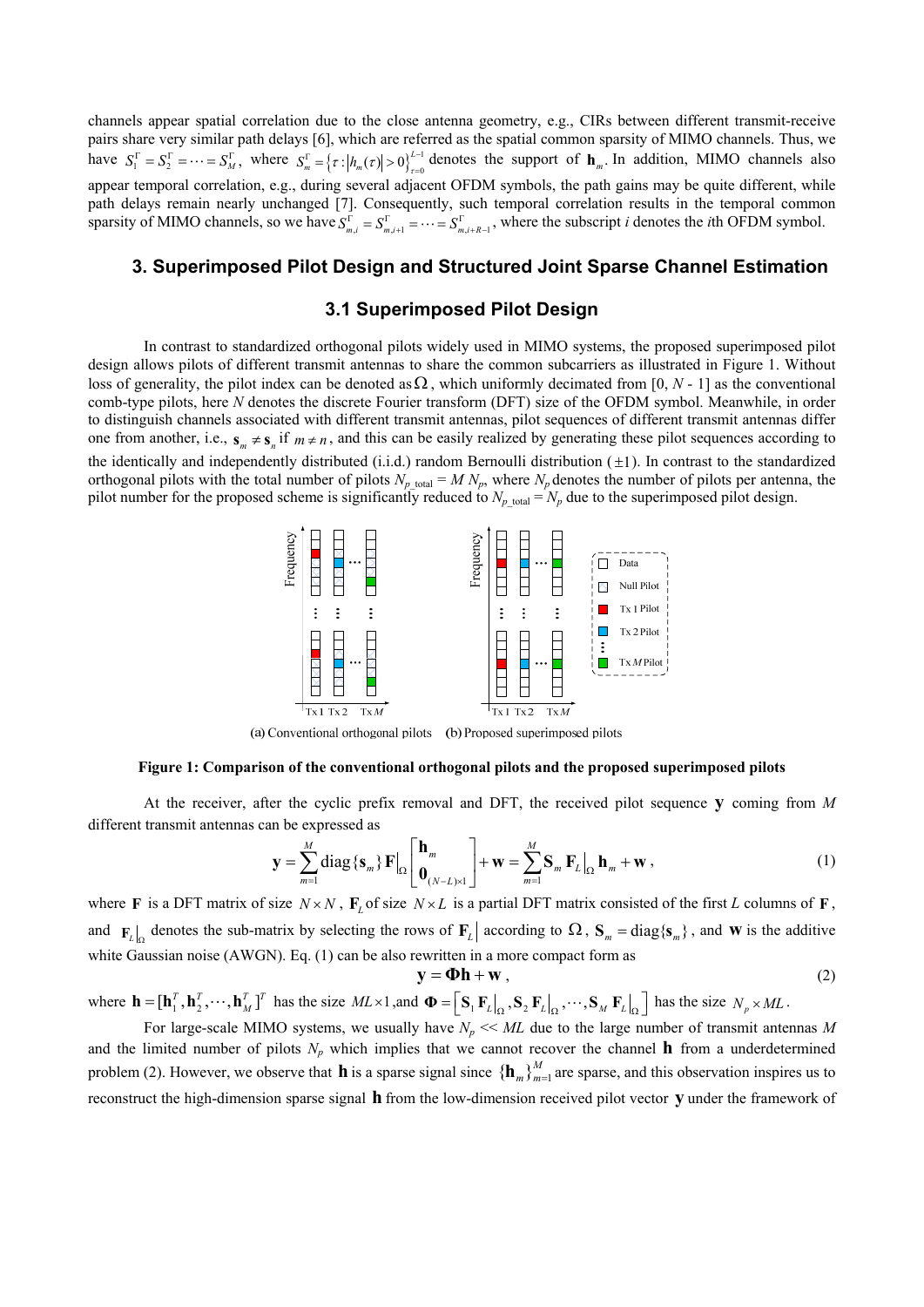CS theory. Moreover, spatial and temporal correlations of wireless MIMO channels can be integrated in the classical CS framework for expected performance enhancement, which is the topic of the following subsection 3.2.

## **3.2 Joint Sparse Channel Estimation Based on Structured CS**

 The spatial and temporal correlations of wireless MIMO channels motivate us to exploit the structured CS framework developed from the classical CS theory to simultaneously reconstruct multiple channels. Considering (2) for *R* adjacent OFDM symbols with the same pilot pattern, which is quite common in practice, we have

$$
\mathbf{Y} = \mathbf{\Phi} \mathbf{H} + \mathbf{W},\tag{4}
$$

where  $\mathbf{Y} = [\mathbf{y}_k, \mathbf{y}_{k+1}, \cdots, \mathbf{y}_{k+R-1}]$ ,  $\mathbf{H} = [\mathbf{h}_k, \mathbf{h}_{k+1}, \cdots, \mathbf{h}_{k+R-1}]$ , and  $\mathbf{W} = [\mathbf{w}_k, \mathbf{w}_{k+1}, \cdots, \mathbf{w}_{k+R-1}]$ .

According to the MIMO channel property as addressed in Section 2, **H** has the inherent structured sparsity both in the spatial and temporal dimensions. Based on the classical CoSaMP algorithm for recovery of a single sparse vector [5], we propose the structured CoSaMP algorithm as listed below to simultaneously recover multiple vectors with structured sparsity.



#### **Algorithm 1: The proposed Structured CoSaMP algorithm**

 In contrast to the classical CoSaMP algorithm which reconstructs a high-dimension sparse vector from a noisy measurement vector, the proposed structured CoSaMP algorithm reconstructs a high-dimension sparse matrix composed of multiple sparse vectors sharing the common support due to the spatial and temporal correlations of MIMO channels. Consequently, all vectors of the sparse matrix sharing the common support are updated in each iteration, while only one vector is updated in the conventional CoSaMP algorithm.

## **4. Simulation Results**

 A simulation study was carried out to investigate the performance of the proposed solution. The proposed structured CoSaMP algorithm, the conventional CoSaMP algorithm, and exact least square (LS) algorithm with perfectly known support of the sparse channel were compared using the proposed superimposed pilot scheme.

Figure 2 shows the mean square error (MSE) performance comparison in a large-scale MIMO system with *M* = 64 transmit antennas at the BS. The system bandwidth is 7.56 MHz, the size of the OFDM symbol is  $N = 4096$ , the cyclic prefix length is  $N_g = 256$ , and  $N_p = 800$  pilots are uniformly spaced in the frequency domain. The typical 6-path ITU)Vehicular B channel model [7] with *L* = 153 was considered. From Figure 2, it can be observed that the